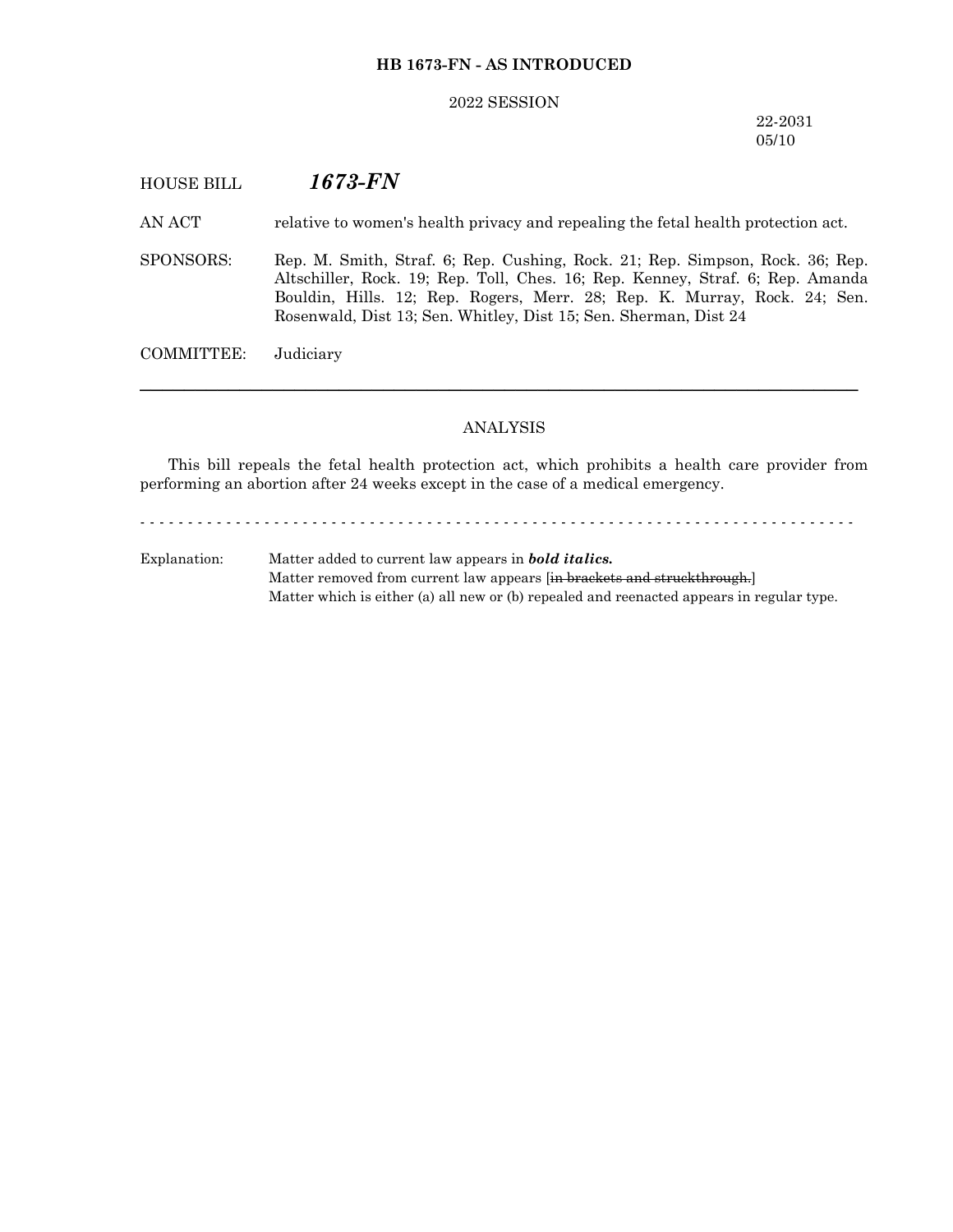### **HB 1673-FN - AS INTRODUCED**

### STATE OF NEW HAMPSHIRE

*In the Year of Our Lord Two Thousand Twenty Two*

AN ACT relative to women's health privacy and repealing the fetal health protection act.

*Be it Enacted by the Senate and House of Representatives in General Court convened:*

- 1 Title. This act may be known and cited as the "women's health privacy act." 1
- 2 Repeal. RSA 329:43 through 329:50, relative to the fetal health protection act, are repealed. 2
- 3 Effective Date. This act shall take effect upon its passage. 3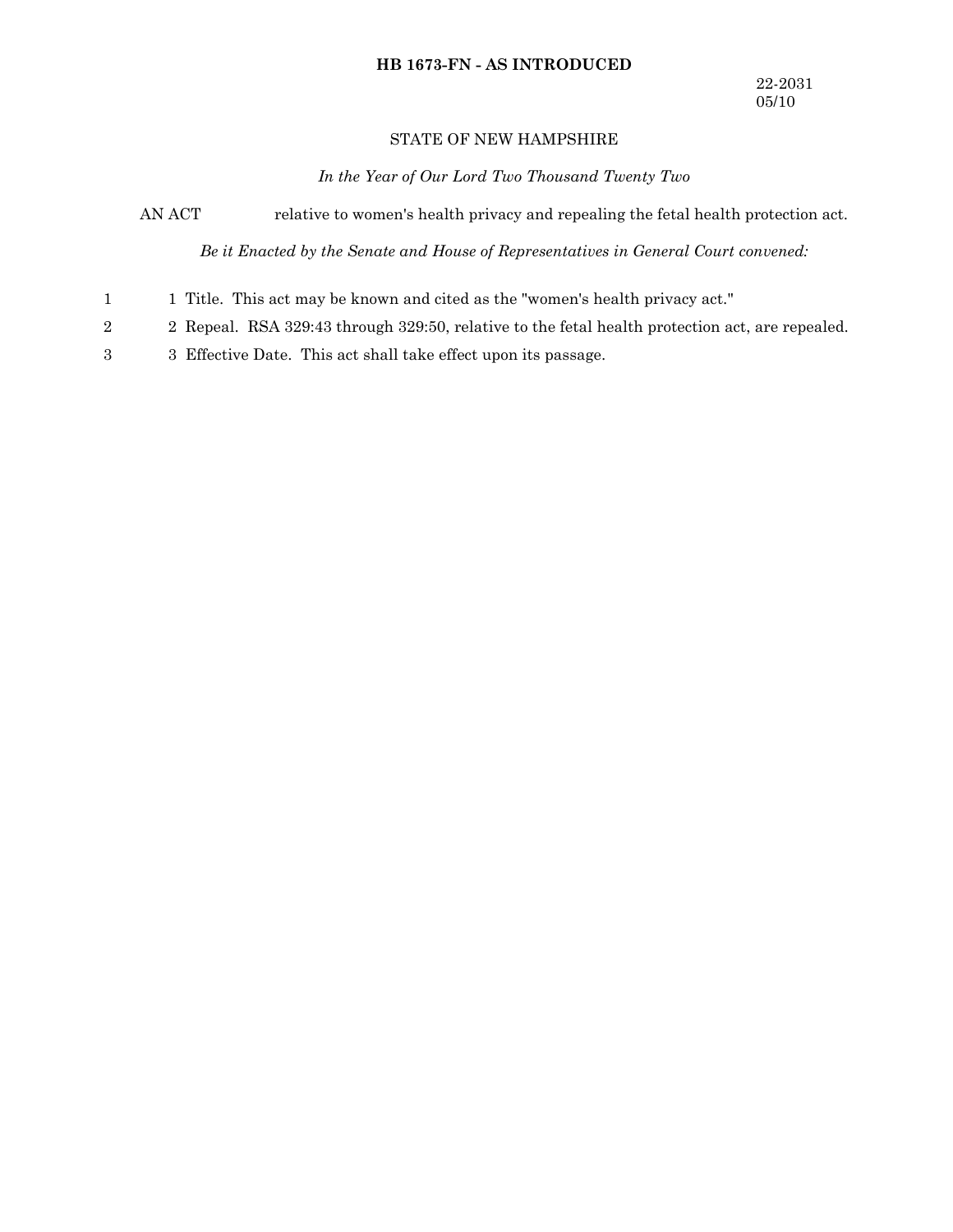LBA 22-2031 12/20/21

# **HB 1673-FN- FISCAL NOTE AS INTRODUCED**

AN ACT relative to women's health privacy and repealing the fetal health protection act.

| FISCAL IMPACT: [X] State | [X] County | [ ] Local | $\lceil$ ] None |
|--------------------------|------------|-----------|-----------------|
|                          |            |           |                 |

|                        | <b>Estimated Increase / (Decrease)</b> |                |                |                |
|------------------------|----------------------------------------|----------------|----------------|----------------|
| <b>STATE:</b>          | FY 2022                                | FY 2023        | <b>FY 2024</b> | FY 2025        |
| Appropriation          | \$0                                    | \$0            | \$0            | $\$0$          |
| Revenue                | \$0                                    | \$0            | \$0            | \$0            |
| <b>Expenditures</b>    | Indeterminable                         | Indeterminable | Indeterminable | Indeterminable |
|                        | decrease                               | decrease       | decrease       | decrease       |
| <b>Funding Source:</b> | [X] General                            | Education      | Highway        | 1 Other        |

### **COUNTY:**

| Revenue      | $\$0$          | $\$0$          | \$C            | ጦ ጦ<br>æЛ.     |
|--------------|----------------|----------------|----------------|----------------|
| Expenditures | Indeterminable | Indeterminable | Indeterminable | Indeterminable |
|              | decrease       | decrease       | decrease       | decrease       |

## **METHODOLOGY:**

This bill repeals RSA 329:43 through 329:50, relative to the fetal health protection act. Since the bill removes a felony offense from statute, it may decrease costs for the judicial and correctional systems. There is no method to determine how many fewer charges may be brought as a result of the changes contained in the bill. However, the entities impacted have provided the costs associated with felony cases below.

| Judicial Council                                                                                            | FY 2022                                         | FY 2023                                         |  |
|-------------------------------------------------------------------------------------------------------------|-------------------------------------------------|-------------------------------------------------|--|
| Public Defender Program                                                                                     | Has contract with State to<br>provide services. | Has contract with State to<br>provide services. |  |
| Contract Attorney – Felony                                                                                  | \$825/Case                                      | \$825/Case                                      |  |
| Assigned Counsel – Felony.<br>Homicide (Including capital<br>cases)                                         | $$100/H$ our up to $$20,000$                    | $$100/H$ our up to $$20,000$                    |  |
| Assigned Counsel – Felony                                                                                   | $$60/H$ our up to $$4,100$                      | $$60/H$ our up to $$4,100$                      |  |
| Assigned Counsel –<br>Misdemeanor                                                                           | $$60/H$ our up to $$1,400$                      | $$60/H$ our up to $$1,400$                      |  |
| It should be noted that a person needs to be found indigent and have the potential of being incarcerated to |                                                 |                                                 |  |

be eligible for indigent defense services. Historically, approximately 85% of the indigent defense caseload has been handled by the public defender program, with the remaining cases going to contract attorneys (14%) or assigned counsel (1%). Beginning in March of 2021, the public defender program has had to close intake to new cases due to excessive caseloads. Due to these closures, the contract and assigned counsel program have had to absorb significantly more cases. The system is experiencing significant delays in